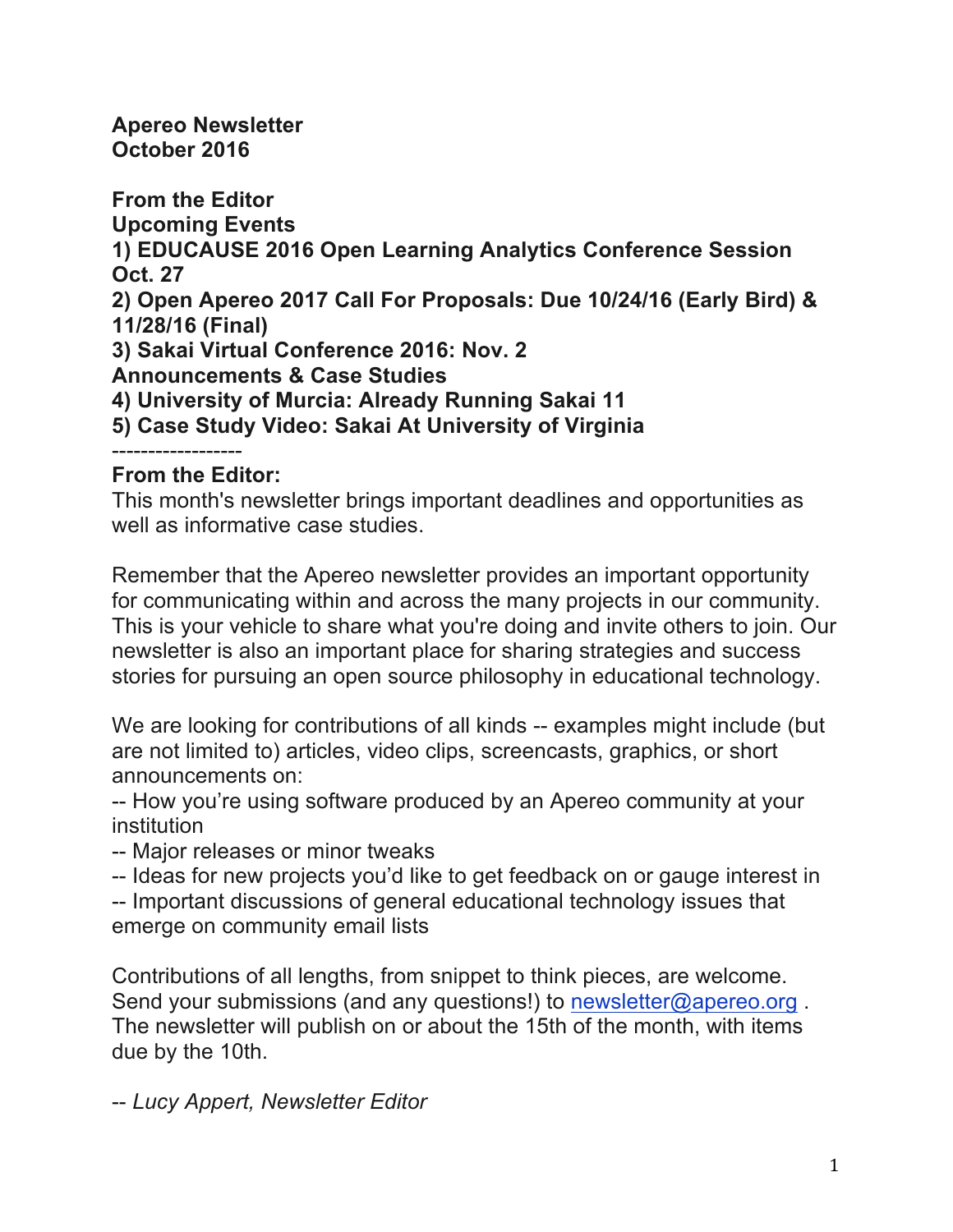# **Upcoming Events**

## **1) EDUCAUSE 2016 Open Learning Analytics Conference Session Oct. 27**

"Deploying Open Learning Analytics at National Scale: Lessons from the Real World"

Thursday October 27, 8:00 a.m. - 8:50 a.m.

Through the Jisc's Effective Learning Analytics initiative, institutions are realizing one of the world's first open source academic early alert and intervention systems that leverages predictive analytics.Leaders of this U.K.-based initiative will share lessons learned from technical, implementation, and strategy perspectives and explain how others can get involved. Learn more at https://events.educause.edu/annualconference/agenda/deploying-open-learning-analytics-at-national-scalelessons-from-the-real-world.

*-- Lisa Di Pietro, Unicon*

----------------------------

## **2) Open Apereo 2017 Call For Proposals: Due 10/24/16 (Early Bird) & 11/28/16 (Final)**

The call for proposals for Open Apereo 2017 is open and the deadline for early submission is approaching!

The Early Bird proposal deadline is October 24 and the final proposal deadline is November 28, 2016.

The program committee will review and accept submissions during the open submission period. Early Bird Proposals entered by October 24 will be eligible for early review decisions by November 18, 2016. The committee expects to have all proposals reviewed and final acceptances by December 16, 2016. Please note that you may login and edit/review this proposal only through the cutoff date of November 28, 2016.

Submit a proposal now!

https://www.eventsforce.net/concentra/frontend/reg/tOtherPage.csp?pageI D=6632&ef sel\_menu=76&eventID=12&eventID=12

*-- Ian Dolphin, Executive Director, Apereo Foundation Laura McCord, Open Apereo 2017 Planning Committee Chair*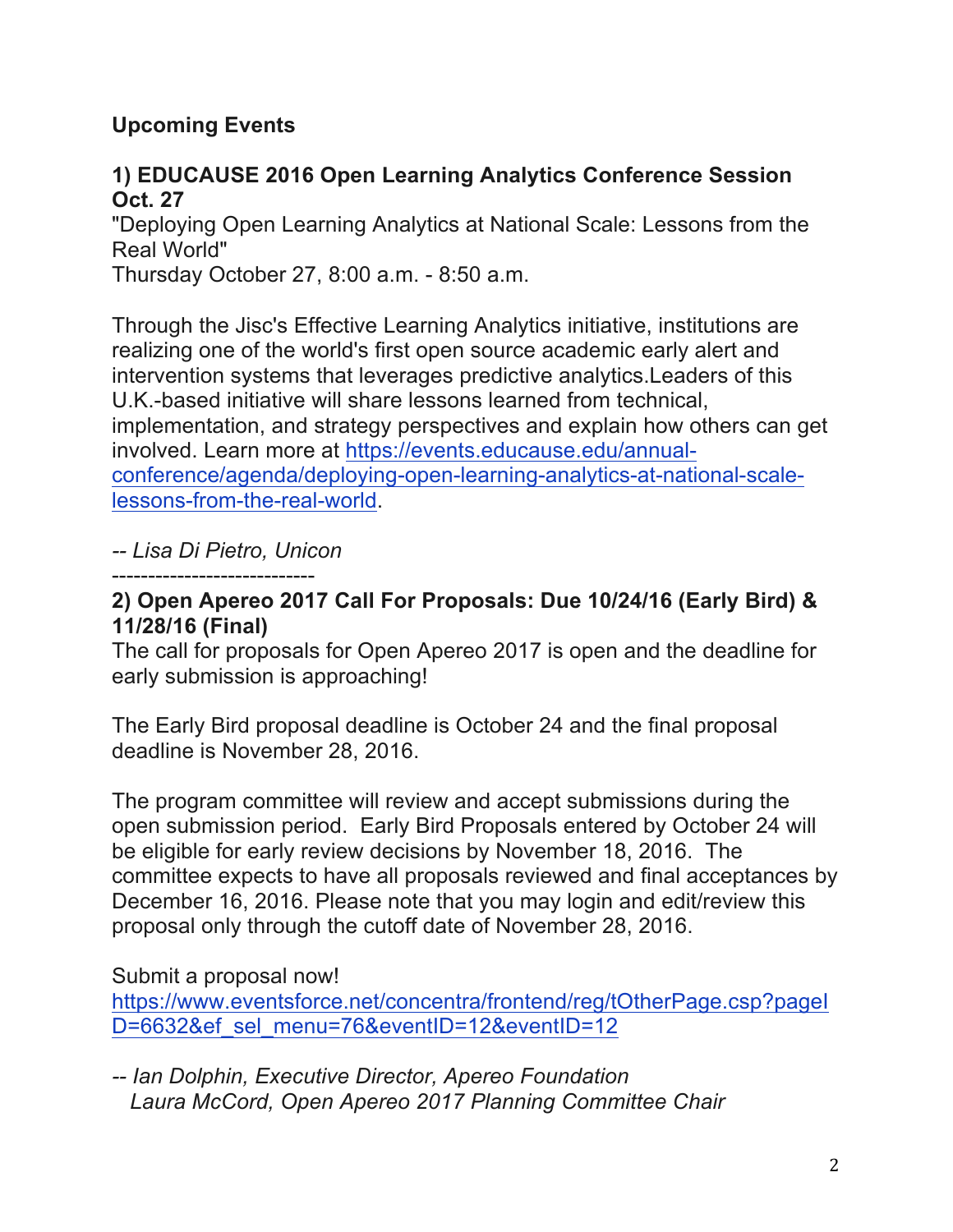#### **3) Sakai Virtual Conference 2016: Nov. 2** *The Future of the Learning Online: Beyond the Walled Garden*

November 2, 2016 - Online http://virtconf.apereo.org/ #SakaiVC16

Registration is \$50 per person, with all proceeds going toward Sakai feature development. Attendees will have the opportunity to provide input on the enhancements they would like to see in Sakai.

The Sakai Virtual Conference will take place entirely online on Wednesday, November 2, 2016. You'll attend presentations in concurrent session webinar rooms, ask the presenters live questions, and get the conference experience without the expense of travel. There will be opportunities for networking, informal discussions, and back by popular demand, enter our Rogues Gallery (https://youtu.be/mpnknXbjjYw ) contest to win a prize. The "conference location" will be in Sakai, and we will be using Sakai tools such as Lessons, Forums, etc. to facilitate interaction among attendees. If you are comfortable in Sakai, you will easily engage in this virtual experience.

Find out how your peers are using Sakai at their institutions! Learn from early adopters of Sakai 11. Presentations will focus on effective teaching and learning practices, online pedagogy, and engaging students using technology.

The Sakai Virtual Conference is a unique opportunity to network with your peers and share stories and best practices in an online venue.

Register today (http://virtconf.apereo.org/home/registration and stay tuned for publication of the full program.

*-- Neal Caidin*

----------------------------

# **Announcements & Case Studies**

# **4) University of Murcia: Already Running Sakai 11**

We are so happy to share with the community that the University of Murcia's Sakai instance [1] was upgraded to Sakai 11.1 on September 15th.

The system was down for about 4 hours and, so far, only minor issues